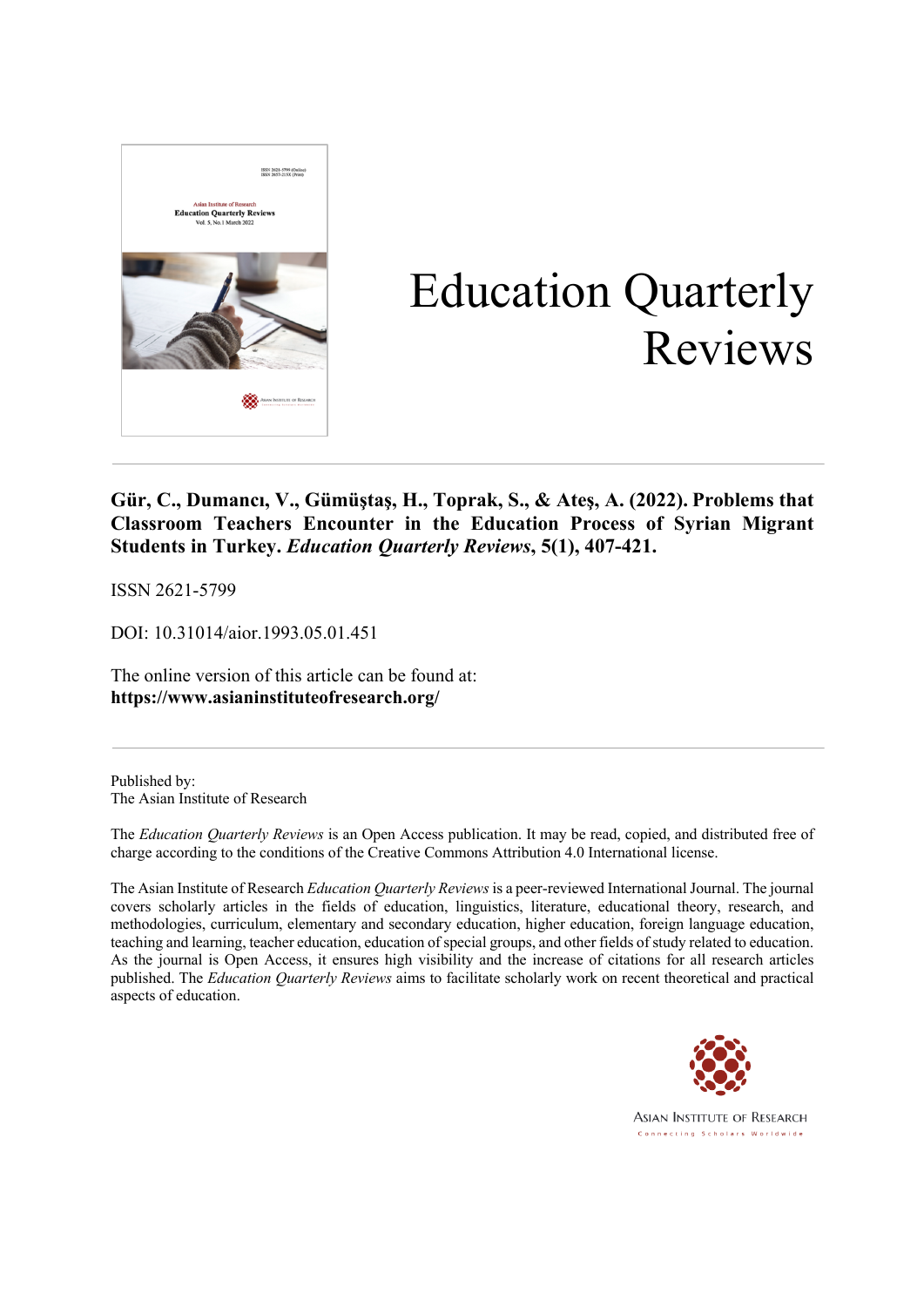

The Asian Institute of Research Education Quarterly Reviews Vol.5, No.1, 2022: 407-421 ISSN 2621-5799 Copyright © The Author(s). All Rights Reserved DOI: 10.31014/aior.1993.05.01.451

# Problems that Classroom Teachers Encounter in the Education Process of Syrian Migrant Students in Turkey

Cemil Gür<sup>1</sup>, Veysal Dumancı<sup>2</sup>, Hikmet Gümüştaş<sup>3</sup>, Sibel Toprak<sup>4</sup>, Ali Ateş<sup>5</sup>

<sup>1</sup> Ministry of National Education, Hatay, Turkey. senaozge44@gmail.com ORCID: 0000-0002-5333-590X

<sup>2</sup> Ministry of National Education, Hatay, Turkey. veysaldumanci@hotmail.com ORCİD: 0000-0002-2266-6036

<sup>3</sup> Ministry of National Education, Hatay, Turkey. dudununtorunu@gmail.com ORCİD: 0000-0001-8228-1261

<sup>4</sup> Ministry of National Education, Hatay, Turkey. sibeltoprak31@gmail.com ORCİD: 0000-0003-0779-4803

<sup>5</sup> Ministry of National Education, Hatay, Turkey. alidilekates@hotmail.com ORCİD: 0000-0002-2693-1650

Correspondence: Cemil Gür, Hatay Provincial Directorate of National Education, Hatay, 31030, Turkey. Tel: 0 537 376 73 55. E-mail: senaozge44@gmail.com

#### **Abstract**

With this research, it is aimed to determine the problems faced by classroom teachers who have Syrian immigrant students in their classrooms in Turkey. The research was designed as a single case study, one of the qualitative research methods. Criterion sampling method, one of the purposive sampling methods, was used. The participants of the research are 10 classroom teachers. The data of the research were collected through semi-structured interviews. The collected data were analyzed by content analysis method. According to the findings, the most basic problem in the education process of primary school teachers with immigrant children in their class is the language problem. The language problem creates communication problems with immigrant children and their parents. While some of the teachers who have immigrant children in their class see this as an advantage, some see it as a disadvantage due to the problems they experience. Teachers offered solutions for children, parents and teachers to cope with the problem situations they experienced in their classrooms.

**Keywords:** Basic Education, Classroom Teacher, Syrian Children, Immigration, Immigrant

#### **1. Introduction**

The fact that people are constantly in a displacement activity shows that migration has existed throughout history. Migration is defined as a geographical, social and cultural displacement from one place to another for a short, medium or long term, aiming to return or permanent settlement (Üner, 1972; Yalçın, 2004). While migration events were caused by reasons such as hunger, war, famine and climatic conditions, today they have been replaced by reasons such as cultural, social, military, political, economic, religious, industrialization, education, and changing needs (Akıncı, Nergiz, & Gedik, 2015).

The concept of immigrant is used for people who immigrate to a different region within the country or to a country other than their own country in order to obtain better financial or social conditions, although there is no compelling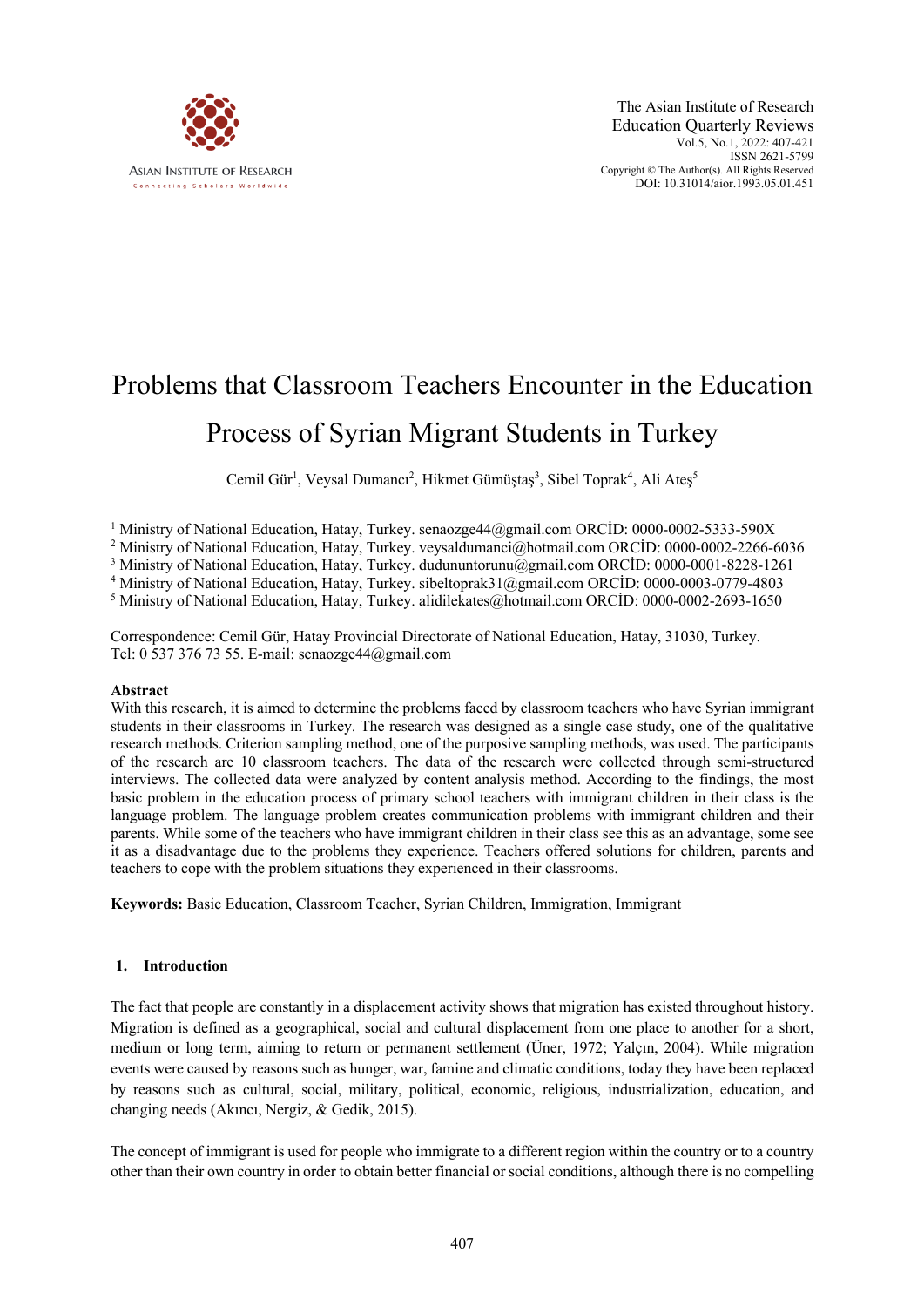reason to migrate. Refugee is the concept used for people who migrate due to compulsory reasons such as war. Asylum seekers are defined as people who apply to obtain refugee status in the countries party to the relevant conventions and are waiting for this application to be finalized (IOM Migration Terms Dictionary, 2009). Temporary protection is defined as the protection provided to foreigners who are forced to leave their country and cannot return to the country they left, who come to or cross our borders en masse in order to find emergency and temporary protection or individually during this mass influx, and whose international protection request cannot be evaluated individually (Ministry of National Education, 2017).

According to 2019 data, 3,646,889 Syrians are under temporary protection in Turkey. Of these people, 499,329 are between the ages of 0-4, 504.443 are between the ages of 5-9, and the number of children between the ages of 0-9 under temporary protection is 1.033,772 (District of Migration Management, 2019). This situation, which is expressed as migration, started with the crisis experienced in Syria in 2011 and many people had to leave the country they lived in (Akşit, Bozok & Bozok, 2015). The general aim of the national education system in Turkey is to raise "good citizens." Especially in the realization of this aim, schools have great responsibilities (Bozkaya, 2021d). Syrian immigrants who came to our country were initially evaluated as temporary guests and a short-term education policy was prepared to assume that they would return. However, when it was understood that the war in Syria continued to intensify and that the Syrians would not return to their countries, studies were started for the education of these children. In this context, the Ministry of National Education (MEB) tried to find a solution to the education problem of Syrians with the circulars and various activities it published on April 26, 2013 and September 26, 2013. In 2014, when the Syrian population approached two million, the first comprehensive legal regulation was prepared for foreigners, immigrants and asylum seekers living in Turkey. In this way, education services are provided to migrant children inside and outside the camps (Temporary Education Centers and Public Schools) (Emin, 2016). Although educational services are provided, it is known that immigrant children have difficulties in adapting to the new environment, a different language, school, education system, teachers and peers (Uluocak, 2009). The most common problems that immigrants face are education, security, economic, housing, health and cultural integration (Bozkaya, 2021f).

The problem of education is among the most common problems that immigrant children face all over the world (Erdoğan, 2015). Şeker and Aslan (2015) reported that refugee students have problems in their research on studies conducted in other countries and that these problems stem from the language deficiencies of children, the problems experienced by parents in understanding the education process and supporting the child, and the fact that they did not receive any education in their own country. is encountering.

There are many studies in the literature examining the problems of immigrant students. When the studies in the literature are examined, it is seen that the studies on the problems of immigrant children are more intense. Studies have focused on problems such as school adjustment problems of refugee children (Kiremit et al., 2018), teachers' approach towards immigrant children (Sağlam & Kanbur, 2017), and peer culture of immigrant children (Yanık Özger & Akansel, 2019). appears to be oriented. There are studies in which the problems experienced by immigrant students in the learning and teaching process are examined according to the opinions of teachers or parents (Akalın, 2016; Başar et al., 2018). When the studies conducted in our country are examined, it is seen that there are very few studies on the experiences of primary school teachers who teach immigrant children and immigrant children in the education process (Avcı, 2019; Aydın & Kurtulmuş, 2018; Mercan Uzun & Tüm, 2016). Çoşkun and Emin (2016) stated that Syrian students have adaptation problems at schools, and in addition, the reluctance experienced by the administrators in the registration process of Syrian children in some schools is associated with negative attitudes and behaviors such as not being accepted by teachers, students and parents at school, exclusion, marginalization, and peer bullying. He also stated that the encounter made the adaptation process difficult. Bozkaya (2020), in his study titled "Multicultural Classroom Environment and Belonging," examined the studies carried out by the Ministry of National Education from 2010 to the present, by years, on the creation of a multicultural classroom environment and belonging. Bozkaya (2021a) carried out the study titled "Contemporary Subjects in Social Studies Lesson and Social Adaptation of Migrant Students."

When the studies carried out abroad are examined; Birman (2002) drew attention to the mental health status of refugee children in the classroom. In a study conducted in the United States (USA) with refugee children who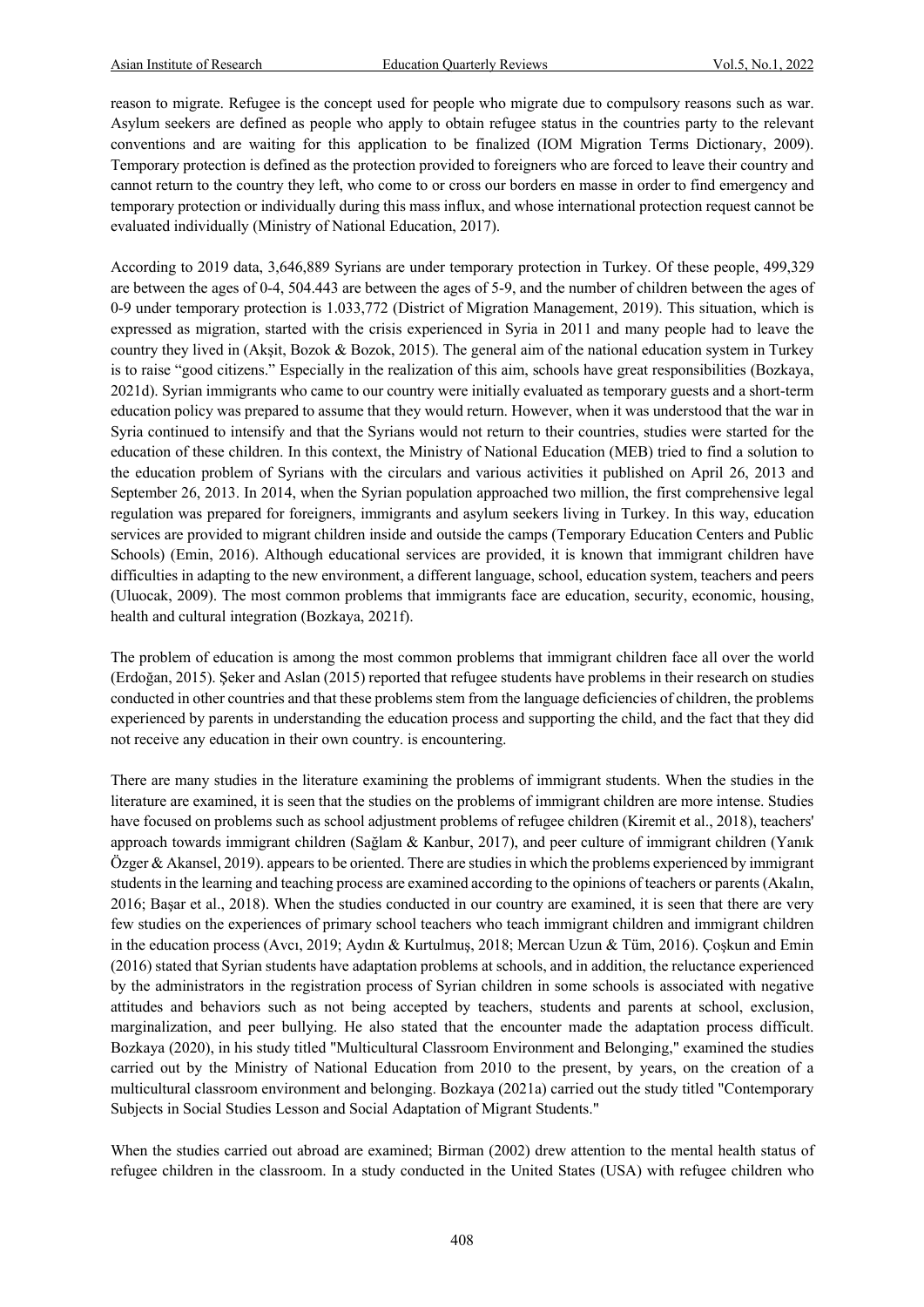experienced migration at a young age, it was revealed how much the adjustment of refugee adolescents was primarily affected by their school experiences (Mosselson, 2006). Touching on the subject through multicultural educational environments, Bennett (2007) worked on teachers' perceptions of multicultural education environments.

In this study; In this study, it is aimed to reveal the problems faced by classroom teachers who have Syrian immigrant children in their classrooms during the education process. In this direction, the following questions were tried to be answered:

- What are the problems faced by classroom teachers in classrooms with Syrian migrant children?
- What are the strategies of classroom teachers to cope with the problems they encounter in classrooms with Syrian migrant children?
- What do classroom teachers need to solve the problems they encounter in classrooms with Syrian migrant children?
- What are the views of parents and other children in the classroom towards Syrian migrant children from the perspective of classroom teachers?
- What are the opinions of parents of Turkish and Syrian migrant children about education from the perspective of primary school teachers?
- What are the attitudes of the classroom teachers towards the presence of Syrian immigrant children in their classrooms?
- What are the suggestions of the classroom teachers to solve the problems they encounter in the classrooms with Syrian migrant children?

# **2. Method**

The research has been designed as a case study, one of the qualitative research methods, in order to identify the problems experienced by Syrian migrant children in their basic institutions and to present them in detail. case study; In research, it is used to identify the details that make up an event, to develop possible explanations for an event, and to evaluate an event (Gall, Borg, & Gall, 1996). Yin (1984) mentions four different designs of the case study: the holistic single-case design, the holistic multiple-case design, the embedded single-case design, and the embedded multiple-case design. This research was designed as a holistic single-case design because it includes a single case and analysis unit. Within the scope of the study, the education of Syrian migrant children at primary school age was considered as a single case and classroom teachers with Syrian migrant children in their classes were taken as the unit of analysis.

#### *2.1. Study group*

The participants of this study were determined according to criterion sampling, which is one of the purposive sampling types (Merriam, 2015). The criterion in the selection of the sample in the study is that there is at least one Syrian immigrant child in the teacher's class. The study group of the research consists of 11 classroom teachers working in public schools affiliated to the Ministry of National Education in the city center of Hatay. Demographic information about teachers is presented in Table 1.

| Table 1: Demographic information on leachers |        |                                   |                         |                                            |                                 |
|----------------------------------------------|--------|-----------------------------------|-------------------------|--------------------------------------------|---------------------------------|
| <b>Code Name</b>                             | Gender | Occupationa<br><b>l Seniority</b> | <b>Total Class Size</b> | <b>Number of Syrian</b><br><b>Children</b> | <b>Type of School</b><br>Worked |
| T1                                           | Female | 2 years                           | 25                      | 4                                          | Primary School                  |
| T <sub>2</sub>                               | Male   | 2 years                           | 22                      | 6                                          | Primary School                  |
| T <sub>3</sub>                               | Female | 2 years                           | 25                      | 5                                          | Primary School                  |
| T4                                           | Female | 4 years                           | 25                      | 5                                          | Primary School                  |
| T <sub>5</sub>                               | Female | 6 years                           | 25                      | 5                                          | Primary School                  |
| T6                                           | Female | 3 years                           | 25                      | 7                                          | Primary School                  |

Table 1: Demographic information on teach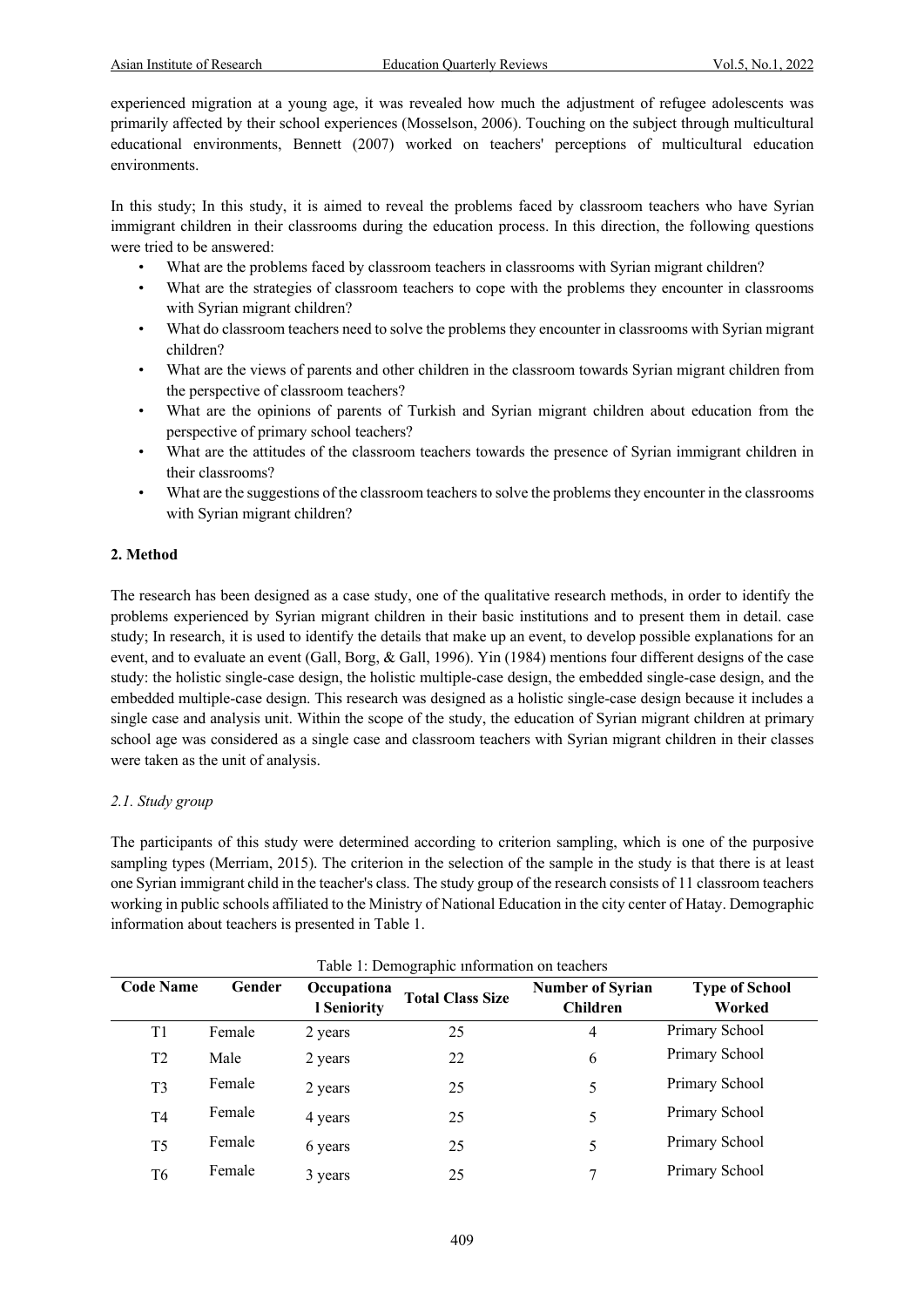| Asian Institute of Research |        |         | <b>Education Quarterly Reviews</b> | Vol.5, No.1, 2022 |                |
|-----------------------------|--------|---------|------------------------------------|-------------------|----------------|
| T7                          | Female | l years | 25                                 | 8                 | Primary School |
| T8                          | Female | 4 years | 30                                 | 11                | Primary School |
| T9                          | Male   | 7 years | 20                                 | 6                 | Primary School |
| T <sub>10</sub>             | Female | 6 years | 23                                 | ζ                 | Primary School |

According to Table 1, 8 out of 10 teachers in the study group are female and 2 are male. All of these teachers work in primary school and there are at least 3 Syrian immigrant children in their classes. Syrian immigrant students in the classrooms of the 10 classroom teachers in the study group regularly attend school.

# *2.2. Data Collection Tools*

Research data were collected through semi-structured interviews. In this context, interviews were conducted with classroom teachers who have Syrian immigrant children in their class, using a semi-structured interview form. This form, which was prepared by the researchers in line with the relevant literature, was submitted to the expert opinion. A pilot study was conducted with two teachers who have Syrian immigrant children in their class, through the form, which was restructured in line with expert opinions. As a result of the pilot study, a repeated question was removed from the form and two questions with similar answers were combined. In this context, the final form of the interview form consists of two parts. In the first part, there are questions about the demographic information of the teachers, while in the second part, there are questions to determine the opinions, expectations and needs of the teachers, who have Syrian immigrant children in their class, on issues such as the problems they experience in the education process, solution suggestions for these problems, and the opinions of the parents against education.

# *2.3. Data Collection Process*

Voluntary participation was based on the creation of the working group. In the study group of the research, faceto-face interviews were made with the classroom teachers by making an appointment on the appropriate day and hour. The interview with each teacher lasted an average of 25 minutes. The interviews were audio recorded with the permission of the teachers. Necessary legal permissions were obtained to conduct the research.

# *2.4. Analysis of Data*

Content analysis method was used in the analysis of interview data in the research. In content analysis, it is tried to reach the concepts to explain the obtained data (Yıldırım & Şimşek, 2011). In this process, the audio recordings and notes of the interviews were transcribed and turned into written form. The interview records from the raw data were turned into a 32-page written document. The obtained data were coded by reading many times. After the data were coded, subcategories were created by combining related and similar data under the same code. After this process, all the data were read again and the related sub-categories were combined in the same group and categories were created. The data were analyzed by the researcher and quotations from the raw text data were presented in order to reveal a truth about the views of the participants. In this direction, teachers were given a code (T1, T2, Ö3, etc.) and their views were reflected through direct quotations. The codes, sub-categories and categories created from the raw data were presented to the expert opinion and a consensus was reached.

# *2.5. Reliability and Validity in Research*

A common strategy for building credibility is member checking or member questioning. This strategy, also called participant validation, envisages reaching some of the people to whom the data was provided or interviewed and asking them for feedback on the findings that are beginning to emerge (Merriam, 2013). While detailed descriptions were used in the analysis of raw data, direct quotations were frequently used to stay true to the data itself. With detailed description, the environment in which the data is collected is in the minds of the readers. will allow them to be revived. In terms of the validity of the research, the data provided in the interviews were evaluated separately by the researcher and two faculty members who have command of qualitative research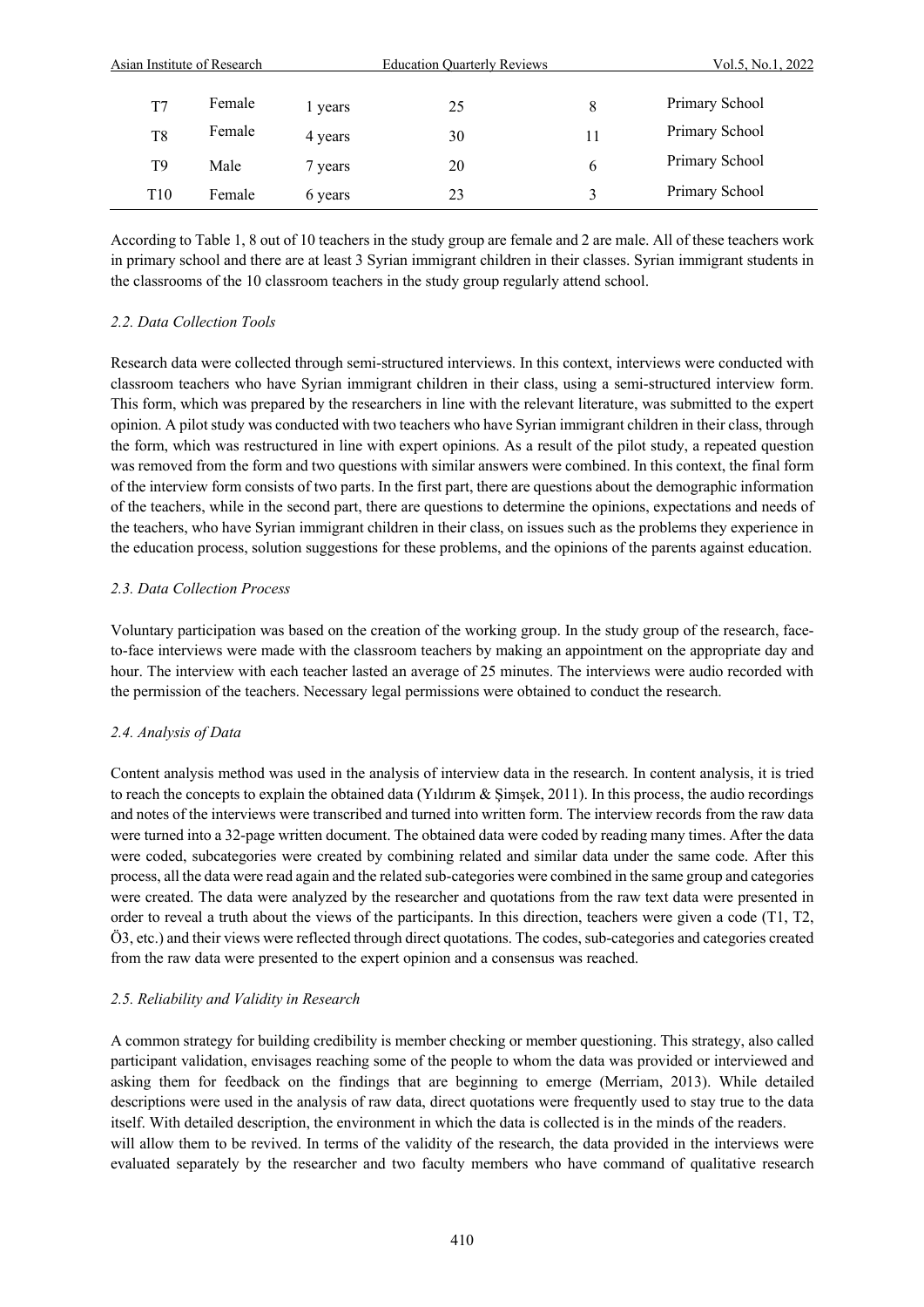methods, coding was made and consensus was sought in the coding made. For the coding reliability calculation in the research; The reliability formula [Reliability = Consensus / (Agreement + Disagreement)] prepared by Miles and Huberman (1994) for qualitative studies was used. The data obtained through the interviews and the coding made are kept by the researcher in order to allow the interested parties to examine them.

#### *2.6 Assumption and Limitations*

It is assumed that the classroom teachers participating in this research gave the correct answer to the measurement tool, the sources used in the relevant literature section of the research are valid and reliable, and the validity and reliability of the data obtained from the semi-structured interview form used as a data collection tool in the research are high. In addition, this research is limited to interviews with 10 classroom teachers, who have at least one Syrian immigrant student in their class, between September 2018 and December 2018, and information and sharing including their experiences, perspectives, thoughts and evaluations. The results are expected to guide educators, families and researchers working in this field.

#### **3. Findings**

In this section, the categories created with the codes obtained from the study are given in order.

| Category             | Subcategory                               | Codes                                                                                                                                |
|----------------------|-------------------------------------------|--------------------------------------------------------------------------------------------------------------------------------------|
| <b>Communication</b> | <b>Verbal communication</b><br>deficiency | Syrian migrant children do not know Turkish (T1, T2, T3,<br>T4, T5, T6, T7, T8, T9, T10)<br>Parents do not know Turkish (T4, T5, T8) |
|                      | Lack of cultural concept                  | National holidays and special days for Syrian migrant                                                                                |
|                      |                                           | cannot be explained (T10)                                                                                                            |
| <b>Behaviour</b>     | Disobeying the rules                      | Syrian migrant children act the way they want $(T1, T6)$                                                                             |
|                      | <b>Aggressive behavior</b>                | Syrian migrant children's aggressive behavior (T4, T5,                                                                               |
|                      |                                           | T <sub>6</sub> , T <sub>8</sub> )                                                                                                    |
|                      | <b>Lack of attention</b>                  | Syrian migrant children not focusing during the activity<br>(T1)                                                                     |

Table 2: Problems encountered by classroom teachers in classes with syrian ımmigrant children

According to Table 2, the problems experienced by classroom teachers in the education of Syrian immigrant children are grouped under two categories. Most of the primary school teachers stated that they have problems in communicating with Syrian immigrant children. Under this category, subcategories of verbal communication inadequacy and cultural concept deficiencies were obtained. In order of frequency, teachers expressed communication problems as Syrian immigrant children not knowing Turkish, parents not knowing Turkish, and not explaining national holidays and special days. Excerpts from teachers' statements regarding these problem situations are given below.

*T4: "We have language problems the most and we can't get along very well. These problems happen with both children and their parents."*

*T10: "Language problem is our most basic problem in terms of making some subjects comprehend with introductions and explanations to activities, which are generally caused by Syrian migrant children's inability to understand concepts and words. In addition, I observe that there is no response from time to time during the announcement of national holidays and special days."*

Another problem experienced by the classroom teachers in the study group is behavioral problems. According to teachers' statements, behavioral problems of Syrian migrant children emerged as disobedience, aggression and lack of attention. Below are quotations from the statements of the classroom teachers regarding these problem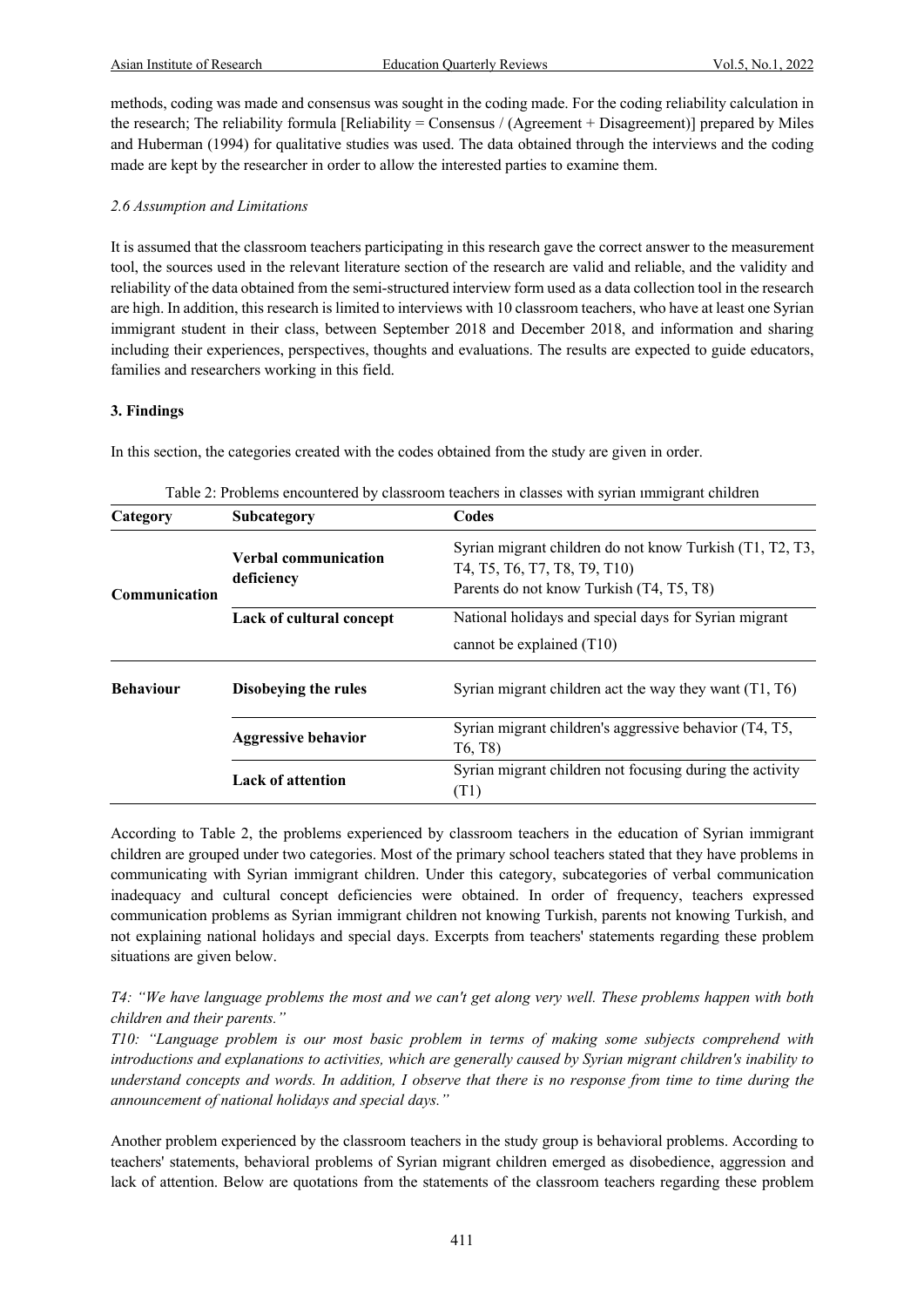situations.

S6: "We generally have problems in Turkish-Language activities. Since their vocabulary in Turkish is low, they have difficulty in listening to the story while listening to the story, and they focus on different things. So the other kids get distracted too."

In the study, it was found that the classroom teachers made individual efforts to solve the problems encountered and received external support. The categories, sub-categories and codes of these sub-categories regarding the solutions of the teachers to the problems are presented in Table 3.

| Category                   | <b>Subcategory</b>           | Codes                                              |
|----------------------------|------------------------------|----------------------------------------------------|
|                            | <b>Body language</b>         | With hand gestures (T1, T3, T8)                    |
|                            |                              | With signs (T4, T5, T6, T7)                        |
| Using a communication tool |                              | With tone of voice $(T1)$                          |
|                            | <b>Translation program</b>   | Telephone translation program (T7)                 |
|                            | <b>Support from children</b> | Help from children who know Arabic (T2, T3,<br>T10 |
| <b>Getting support</b>     | <b>Support from staff</b>    | Help from Arabic speaking staff (T4, T5, T6)       |
|                            |                              | Translator assistance (T9)                         |

Table 3: Solution strategies of grade teachers against problem situations

According to Table 3, the solutions of the classroom teachers about the problem situations they experience in the education of Syrian immigrant children; are grouped under two categories as using a communication tool and getting support. Under the communication tool category, body language and translation program sub-categories were reached. In order of frequency, teachers stated that they tried to communicate with signs, hand gestures, tone of voice and using translation programs on the phone. Excerpts from the statements of teachers about the solution of problem situations are given below.

S1: "At first we agree with hand gestures. Here is the location of the toilet, drinking water etc. with hand signals to things like that."

S7: "In the classroom, I sometimes try to explain myself by translating on the phone, most of the time I try to communicate with hand signals."

Another solution of the classroom teachers in the study group for the problems they experience in the education of Syrian migrant children is supported. In the support category, subcategories of support from children and support from personnel have been reached. In order of frequency, they expressed it as getting help from children who can speak Arabic and Turkish, from staff who can speak Arabic, and assistance from an interpreter. Quotations from classroom teachers are given below.

S3: "I can solve it by asking children who speak Turkish and Arabic to be a translator in communication." S6: "When I have difficulties, I ask for help from our staff who speak Arabic at school."

During the interviews with the classroom teachers in the study group, the categories of personal development and personnel assistance were reached about what kind of support they needed in solving the problems experienced. The categories, sub-categories and codes of these sub-categories related to the needs of the classroom teachers are presented in Table 4.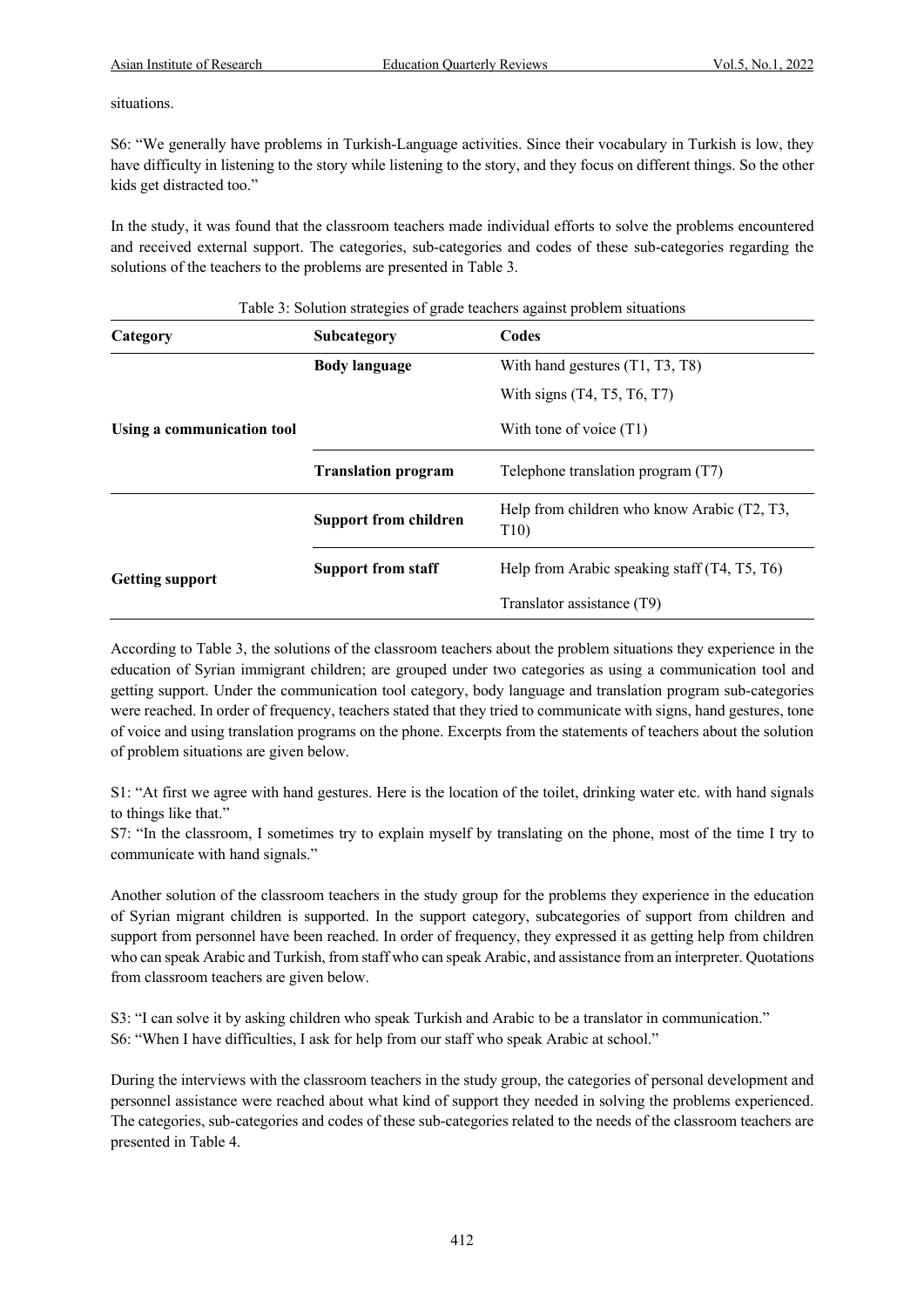| Table 4: Needs of classroom teachers in solving problems |                             |                                                                                   |  |
|----------------------------------------------------------|-----------------------------|-----------------------------------------------------------------------------------|--|
| Category                                                 | Subcategory                 | Codes                                                                             |  |
| <b>Staff Assistance</b>                                  | <b>Translator Support</b>   | The need for an interpreter in the classroom (T2,<br>T3, T5, T6, T7, T8, T9, T10) |  |
|                                                          | <b>School Staff Support</b> | Guidance teacher (T1, T8)                                                         |  |
| Self-improvement                                         | language proficiency        | Knowing Arabic (T1, T4, T7)                                                       |  |

According to Table 4, the needs of classroom teachers in solving the problems they experience in the education of Syrian immigrant children are grouped under two categories. The vast majority of teachers stated that they needed personnel assistance. Under this category, teachers expressed interpreter support and school personnel support sub-categories. Classroom teachers, in order of frequency, expressed the situation of having an interpreter in the classroom and directing them to the guidance teacher. Quotations from teachers regarding these situations are given below.

*T1: "If I had someone with me, I could have been more comfortable in this regard. Sometimes our guidance counselor needs them because they have social adaptation problems."*

*T8: "I need a separate support to get along with families, I need a guidance service to solve behavioral problems, but I can't find a solution again because he doesn't speak Arabic either."*

Another issue that the classroom teachers in the study group need in solving the problems they experience in the education of Syrian immigrant children is personal development. In this category, the subcategory of knowing the language has been reached. They stated that knowing Arabic would be effective in solving the problem. Excerpts from teachers' returns are given below.

# *T7: "The thing I need the most is language. Knowing Arabic would be very helpful."*

In the interviews with the classroom teachers in the study group, it was seen that the situations that hinder the education process were concentrated in the categories of "communication problem" and "learning process." Categories, sub-categories and codes of these sub-categories related to the situations that hinder the education process of primary school teachers are presented in Table 5.

| Category                | Subcategory                                                           | Codes                                                    |
|-------------------------|-----------------------------------------------------------------------|----------------------------------------------------------|
|                         | Not Knowing Turkish                                                   | Not having a good command of Turkish (T1, T2,            |
|                         |                                                                       | T3, T9)                                                  |
| Communication           | Doesn't seem to understand Turkish Don't pretend you didn't hear (T1) |                                                          |
| <b>Problem</b>          |                                                                       | Disliking of communication (T4, T5)                      |
|                         | Indifference                                                          | Not wanting to do activities (T1)                        |
| <b>Learning process</b> | inability to concentrate                                              | Inability to concentrate on activities (T6, T7, T8)      |
|                         | Inappropriate classroom conditions                                    | Smallness of the class (T10)<br>Lack of material $(T10)$ |

Table 5: Situations that disrupt the education process of classroom teachers

According to Table 5, the opinions of the classroom teachers about the situations that hinder the education process are grouped under two categories. Most of the classroom teachers stated that they had communication problems. Under this category, classroom teachers expressed the sub-categories of "not knowing Turkish" and "doing not seeming to understand Turkish." In order of frequency, the teachers expressed the codes of not having a good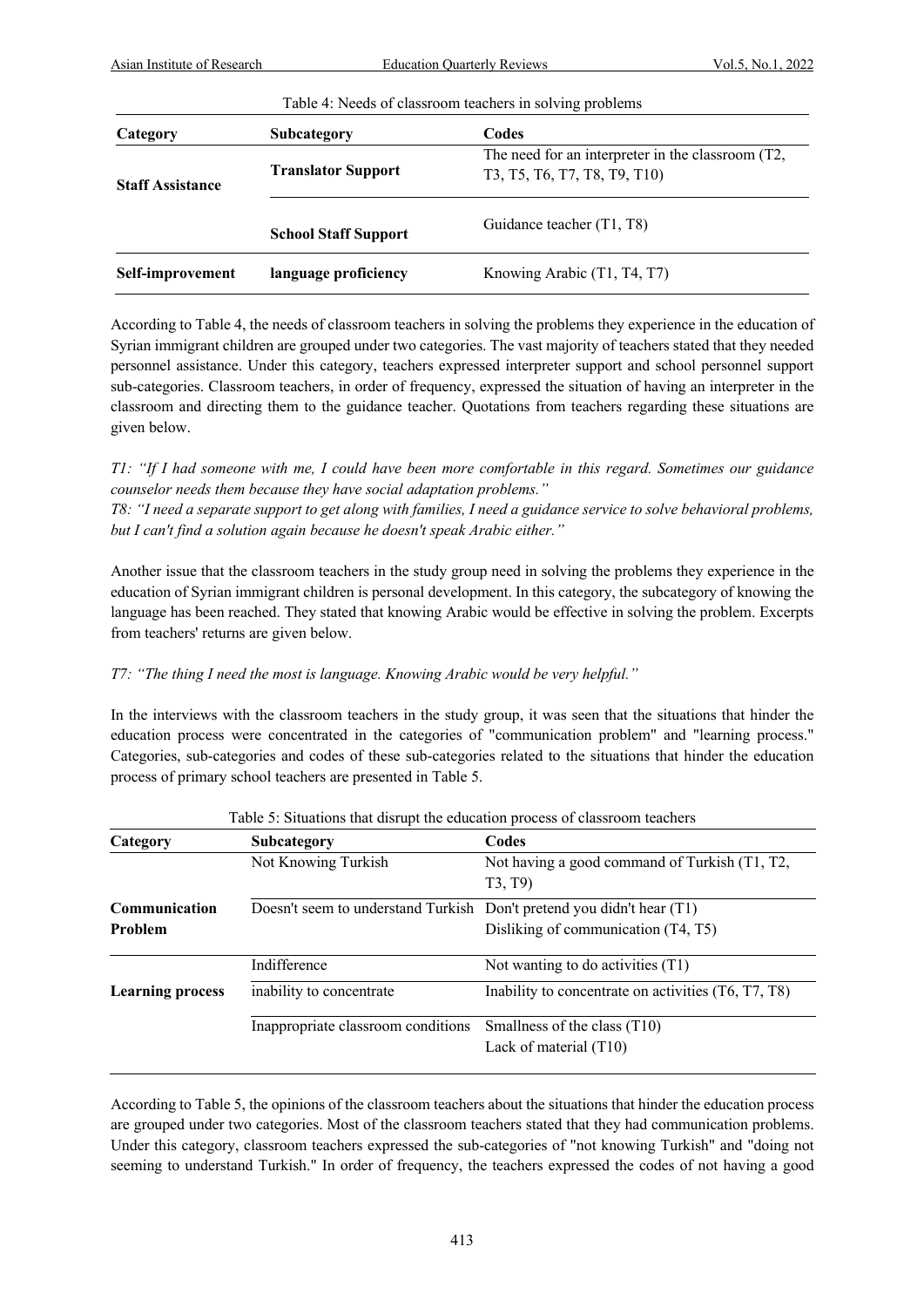command of Turkish, not liking to communicate, and pretending not to hear. Excerpts from the statements of classroom teachers regarding these problem situations are given below.

*T1: "It is usually Syrian immigrant students who disrupt education in my classroom. Because now I know that they understand Turkish, they pretend not to understand it and they do not listen to me. They try not to do the things I say as if they had never heard of it."*

A

nother view of the classroom teachers in the study group about the situations that hinder the education process is the learning process. In this category, they mentioned sub-categories of indifference, inability to concentrate, and unsuitability of classroom conditions. When we look at the frequencies, there are codes such as not being able to concentrate on activities, not wanting to do activities, small class, lack of material. Excerpts from teachers' statements are given below.

# *T7: "The fact that Syrian immigrant children distract other children and do not listen to what I say hinders education."*

In the interviews with the classroom teachers in the study group, it was seen that the attitudes of the parents towards the Syrian migrant children were concentrated in the positive and negative categories. The categories and codes related to the attitudes of the parents towards the Syrian migrant children from the perspective of the teacher are presented in Table 6.

| Table 6: Attitudes of parents to Syrian migrant children from the perspective of classroom teachers |  |  |  |
|-----------------------------------------------------------------------------------------------------|--|--|--|
|                                                                                                     |  |  |  |

| Category        | Codes                                          |
|-----------------|------------------------------------------------|
|                 | Bad influence (T1, T5, T8)                     |
|                 | Complaining about the use of violence (T3, T6) |
| <b>Negative</b> | Not wanting in the classroom (T4, T7, T9)      |
| <b>Positive</b> | There is no distinction $(T2, T10)$            |

According to Table 6, the statements of classroom teachers and parents about their attitudes towards Syrian migrant children are grouped under two categories. Most of the classroom teachers stated that the parents had a negative attitude. Classroom teachers, in order of frequency, stated that parents complained about not wanting Syrian immigrant children in the classroom, influencing them badly, and inflicting violence. Quotations from teachers regarding these communication situations are given below.

*T8: "The presence of Syrian immigrant children in the classroom makes other parents uneasy. They say that they are uneasy when they send them to school because they harm their own children even in the neighborhood."*

Another of the attitudes of the parents of the classroom teachers in the study group towards Syrian immigrant children is positive attitudes. In this category, they mentioned the code that there is no distinction in the class. Excerpts from the statements of the classroom teachers are given below.

*T2: "Since everyone in the neighborhood speaks Arabic, there is no distinction between Turkish and Syrian." T10: "I did not hear anything negative from my parents. They take it as normal now."*

In the interviews with the classroom teachers in the study group, it was seen that the opinions of the Syrian migrant children about the solutions they use when communicating with their parents are concentrated in the teacher solution and support categories. Categories and codes related to teachers' communication with parents are presented in Table 7.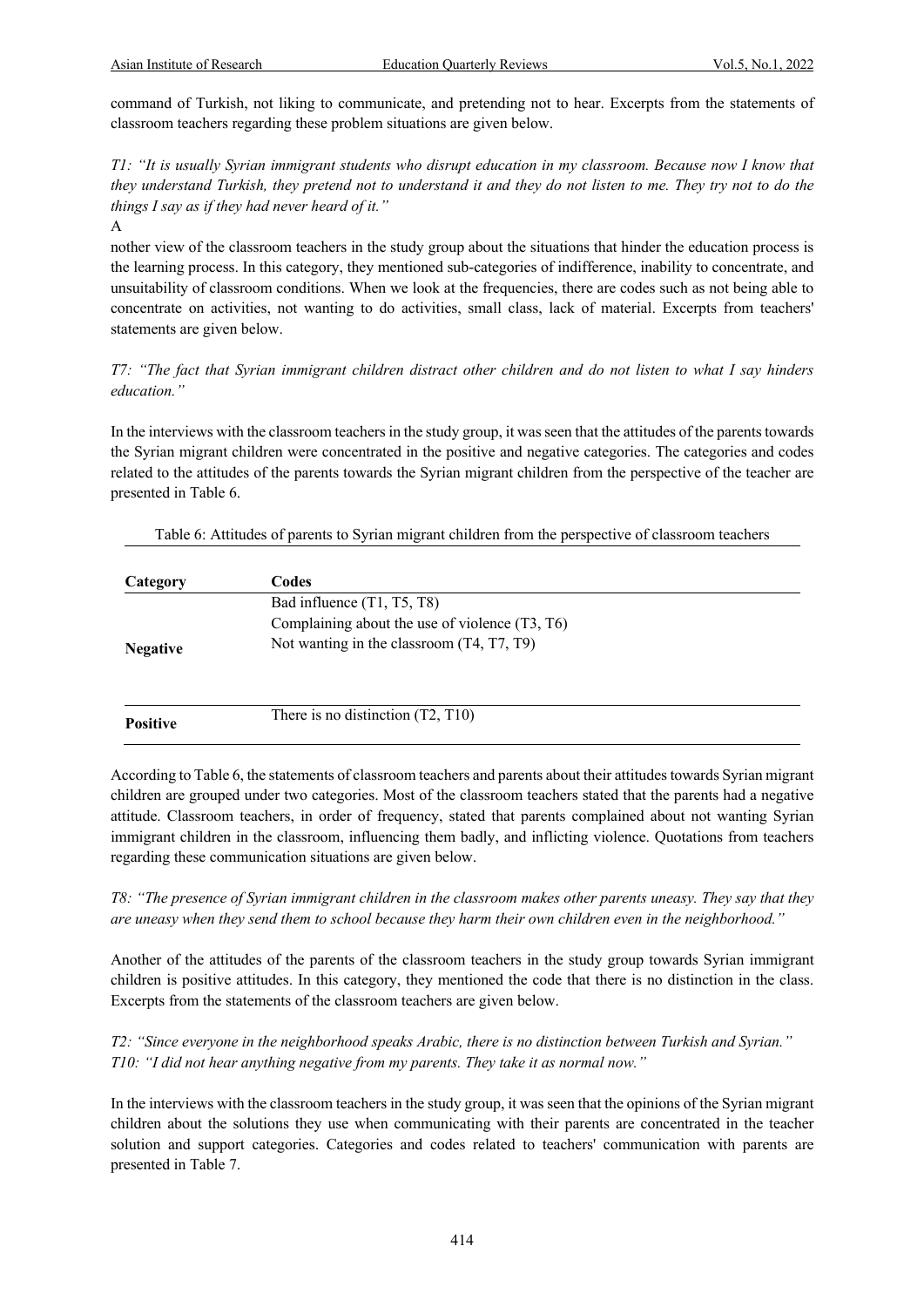|                                   | Table 7: Communication of classroom teachers with parents of Syrian immigrant children    |  |
|-----------------------------------|-------------------------------------------------------------------------------------------|--|
| Category                          | Codes                                                                                     |  |
|                                   | Getting help from children who speak Arabic-Turkish (T10)                                 |  |
|                                   | Getting help from Arabic-speaking staff (T1, T5, T6)                                      |  |
| <b>Getting Support</b>            | Translator assistance (T4, T8)                                                            |  |
|                                   | Getting help from parents who know Arabic-Turkish (T2, T3, T5, T6, T7,<br>T <sub>10</sub> |  |
| <b>Using a Communication Tool</b> | By speaking word by word $(T1)$                                                           |  |
| Translation programs (T4, T5)     |                                                                                           |  |

Communication of classroom teachers with parents of Syrian migrant children; They were grouped under two categories as getting support and using a communication tool. In order of frequency, teachers; They stated that they received help from parents who could speak Arabic-Turkish, help from staff who could speak Arabic, help from an interpreter, and help from children who could speak Arabic-Turkish. Quotations from teachers regarding these communication situations are given below.

# *T6: "Using Syrian parents who know Turkish well as translators, and in some cases, with the help of a translator at our school."*

Another method of communication between the classroom teachers in the study group and the parents of Syrian immigrant children is the teacher solution. In this category; they mentioned their codes by speaking translation programs and word for word. Quotations from teachers are given below.

# *T5: "I use translation programs on the phone."*

In the interviews with the classroom teachers in the study group, it was seen that the parents focused on their perspectives on education in the positive and negative categories. Categories and codes related to parents' perspectives on education from the perspective of teachers are presented in Table 8.

| Category        | Subcategory                                     | Codes                                                                                     |
|-----------------|-------------------------------------------------|-------------------------------------------------------------------------------------------|
|                 |                                                 | They are trying to be supportive. $(T3, T5, T10)$                                         |
|                 | Parents of Syrian migrant children T7, T10)     | They give importance to family participation (T4, T6,                                     |
| <b>Positive</b> |                                                 | They value family involvement. (T1, T6, T7)                                               |
|                 | <b>Parents of Turkish children</b>              | They give importance to education. (T3, T4, T5, T8,<br>T <sub>9</sub> , T <sub>10</sub> ) |
|                 |                                                 | The aim is for the child to leave the house $(T1, T9)$                                    |
|                 | Parents of Syrian migrant children (T1, T8, T9) | They do not give importance to family participation<br>They do not go to school $(T2)$    |
| <b>Negative</b> |                                                 |                                                                                           |
|                 | <b>Parents of Turkish children</b>              | Families are not interested (T2)                                                          |

#### Table 8: Perspectives of parents on education from the perspectives of grade teachers

According to Table 8, parents' perspectives on education from the perspective of classroom teachers are grouped under two categories. Most of the classroom teachers stated that parents have a positive perspective on education. Under this category, the subcategories of teachers, parents of Syrian migrant children and parents of Turkish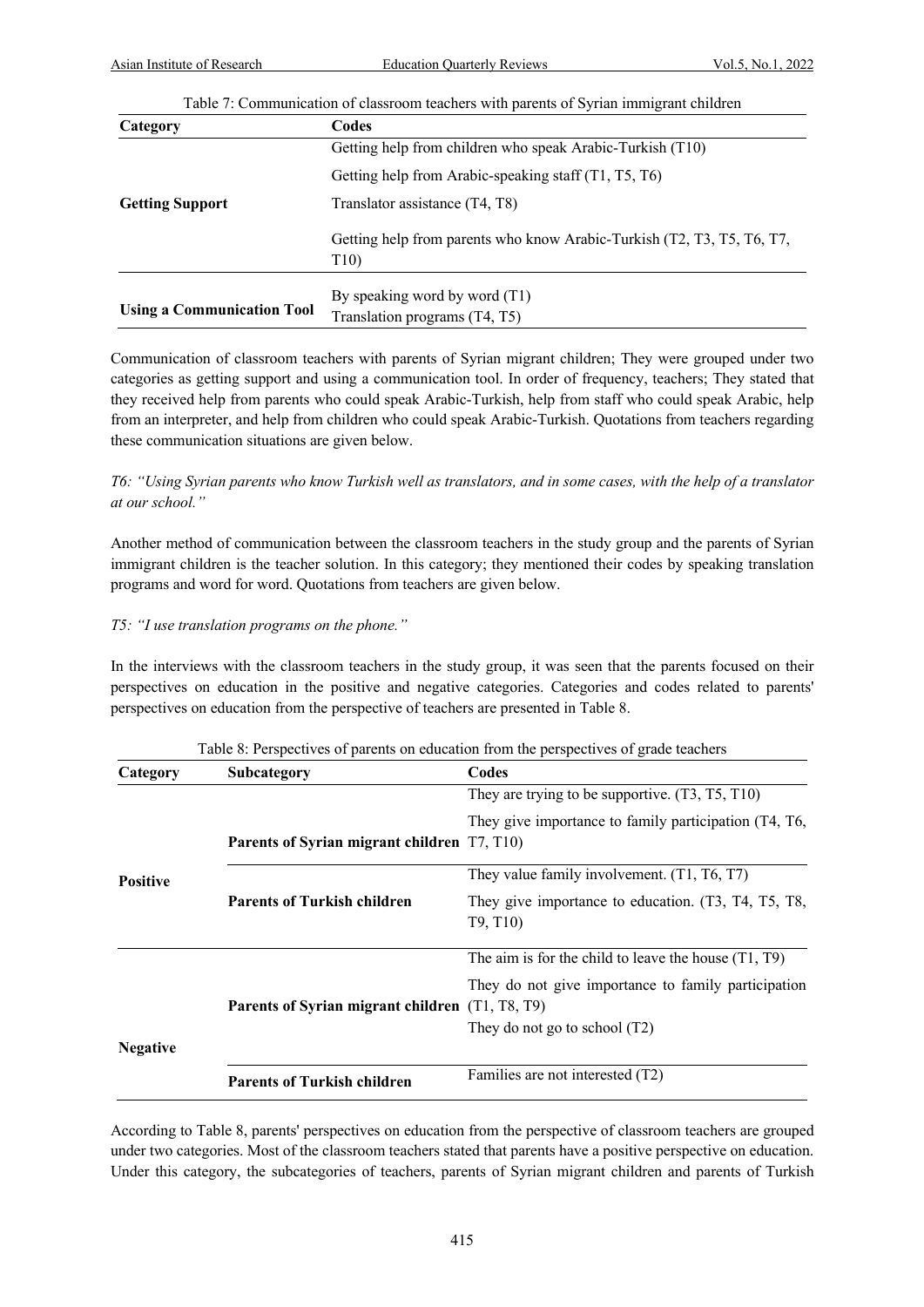children are listed in order of frequency; they give importance to education, they attach importance to family participation, they try to support. Excerpts from teachers' statements regarding these situations are given below.

*T6: "Most of the parents of my Turkish students attach great importance to education, they cooperate with me."*

Another view of the primary school teachers in the study group about their parents' perspectives on education is negative attitudes. In this category, parents of Syrian migrant children and parents of Turkish nationals stated the codes "they do not attach importance to family participation, the aim is for the child to leave the house, they do not go to school, families are uninterested." Excerpts from teachers' statements are given below.

*T1: "Syrian parents' perspectives on education are not attentive. I think they see it purely in terms of sending the child to a school or leaving the house. Because when we call them for education-related family participation or all other activities, we can't get any feedback from them. On the contrary, they act more carelessly"*

In the interviews with the classroom teachers in the study group; When the data on how the presence of Syrian immigrant children in their classrooms affects teachers, it is seen that they focus on emotional and motivation categories. The categories, sub-categories and codes related to the presence of Syrian immigrant children in the classrooms of primary school teachers are presented in Table 9.

| Category          | Subcategory     | Codes                                                     |
|-------------------|-----------------|-----------------------------------------------------------|
|                   | <b>Positive</b> | Different culture $(T10)$                                 |
|                   |                 | They distribute the class a lot $(T1, T6)$                |
| <b>Motivation</b> |                 | Student prone to violence (T10)                           |
|                   | <b>Negative</b> | I'm getting tired $(T2, T5)$                              |
|                   |                 | I have difficulties in communication (T3, T6, T7, T8, T9) |
|                   |                 | All children are equal $(T1,T9)$                          |
| <b>Emotional</b>  | <b>Positive</b> | It increases my professional satisfaction (T4)            |

Table 9: Views of classroom teachers regarding the presence of Syrian immigrant children in their classes

The data on how the presence of Syrian migrant children in the classrooms of the classroom teachers affects the teachers were examined and grouped under two categories. Most of the teachers evaluated it in terms of motivation. Under this category, teachers expressed positive and negative sub-categories. In order of frequency, teachers; I also have difficulties in communication, they disperse the class a lot, I get tired, students who are prone to violence and different cultures have expressed their codes. Quotations from classroom teachers regarding these situations are given below.

S6: "It is very difficult for me to have language difficulties. I have to put more effort into trying to keep the classroom organized. The fact that Syrian students do not communicate with me even if they understand Turkish reduces my motivation."

Another view of the classroom teachers in the study group about how the presence of Syrian immigrant children in their classrooms affects teachers is the emotional dimension. In this category, they mentioned the positive subcategory. All children stated the codes as equal, increasing my professional satisfaction. Quotations from teachers are given below.

S4: "Sometimes there are times when I find it very difficult, but when I think that every child is special, contributing to them also increases my professional satisfaction."

In the interviews with the classroom teachers in the study group; When the data on the solution of the problems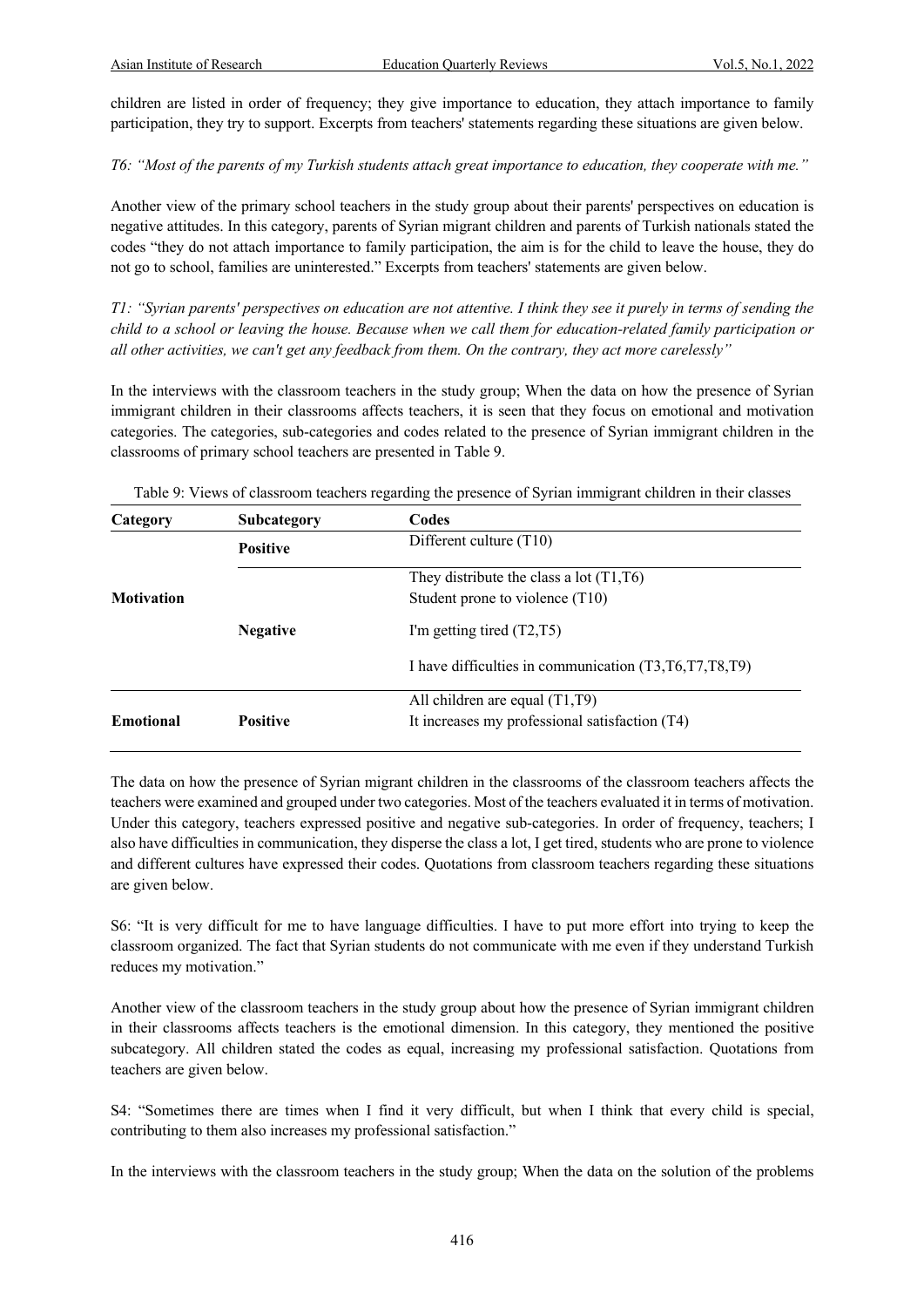experienced in the education process of Syrian migrant children are examined, it is seen that they concentrate on the categories of family-oriented, child-oriented and teachers-oriented. The categories and codes related to the solution of the problems experienced in the education process of refugee children are presented in Table 10.

| Table 10: Opinions of primary school teachers on solving the problems experienced in the education process of |
|---------------------------------------------------------------------------------------------------------------|
| Syrian immigrant children                                                                                     |

| Category            | Codes                                                                                                                                                |  |
|---------------------|------------------------------------------------------------------------------------------------------------------------------------------------------|--|
| <b>For Teacher</b>  | Translator support (T2,T3,T5,T8,T9,T10)<br>Language education (T7,T8)                                                                                |  |
| <b>For Children</b> | Giving relatives to different classes (T3)<br>Extra training for language $(T4, T10)$<br>Increasing language activities in the activity process (T6) |  |
| <b>For Family</b>   | Language studies $(T1)$<br>Literacy courses (T10)                                                                                                    |  |

When the data about the solution of the problems experienced by the teachers in the education process of the Syrian immigrant children are examined, the findings are gathered under three categories. The majority of classroom teachers expressed the category of teacher-oriented. In order of frequency, teachers; interpreter support, language education codes. Quotations from teachers regarding these situations are given below.

*T7: "In order to get along with children, either we need to get a basic language education in university education or we need someone else to help us."*

Another view of the classroom teachers in the study group regarding the solution of the problems experienced in the education process of Syrian immigrant children is the child-oriented category. They stated the codes of giving relatives to different classes, extra education for language, increasing language activities in the activity process. Below are quotes from teachers.

*T10: "It may be good for them to participate in a short accelerated language program on language before formal education."*

Another view of the classroom teachers in the study group regarding the solution of the problems experienced in the education process of Syrian immigrant children is the family-oriented category. They expressed the codes of language studies and literacy courses. Quotations from teachers are given below.

*T1: "I think that something should be done together with more families. But when I think about their current attitudes, I can't give a concrete example for the solution of this because the education is not the most important thing for them. But I think something can be done about having a more language-oriented, more family-oriented situation."*

# **4. Discussion**

As a result of semi-structured interviews with eleven classroom teachers in the study, it was concluded that Syrian immigrant children had communication problems and behavior problems in the classroom due to language differences in the education process. The interaction of teachers and children is important in the education process. However, the lack of healthy communication in the classroom due to language differences complicates the education process and socialization of children with each other. The language problem is one of the problems frequently expressed in the literature. Language differences can cause children to become withdrawn or display aggressive behaviors because they cannot express themselves (Yo-hani, 2010). In the study of Uzun and Tüm (2016), it was seen that refugee children have communication and adaptation problems because they cannot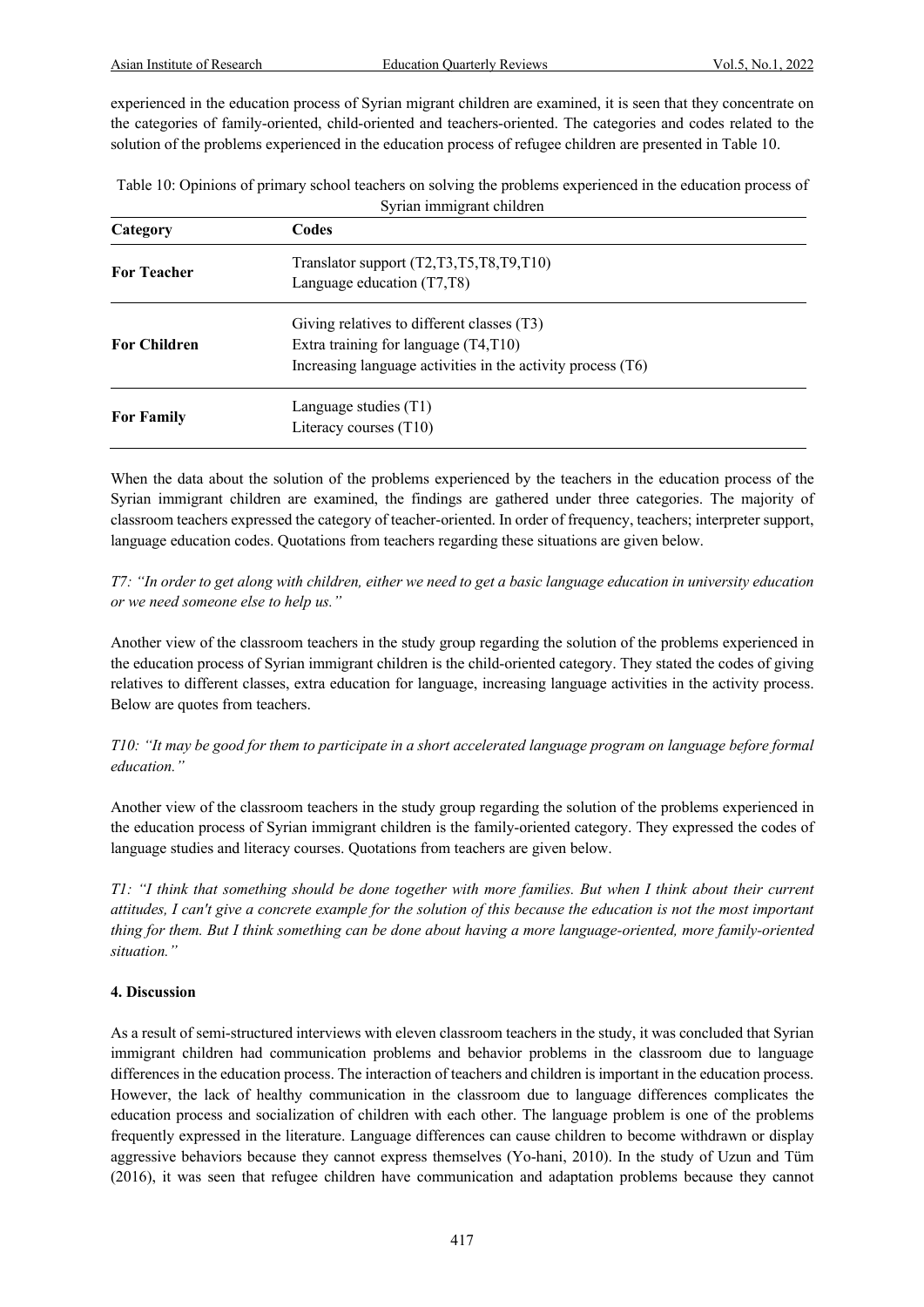communicate with their teachers and peers due to language problems, and therefore cannot express themselves. In the study of Kardeş and Akman (2018), it was determined that language and school adjustment problems were the most observed problems in children.

In this study, it has been concluded that teachers try to communicate with Syrian children by using body language and getting help from Arabic-speaking staff or children due to language problems during the education process. The language problem is experienced by the teachers as well as the children. They have difficulties in cooperating with both children and parents in the learning process and try to come to terms with their own solutions. Bulut, Kanat Soysal, and Gülçiçek (2018) stated that communicating with body language in the education of immigrants is one of the methods frequently used by teachers. In his research, Göçmenler (2014) emphasizes that body language significantly affects people's perceptions of each other while communicating. He states that body language is used as an effective communication tool in environments where Turkish is taught as a foreign language. According to the statements of the classroom teachers, it has been concluded that Syrian immigrant children are behind in language development in their developmental areas. Language development affects not only children's communication skills, but also their social skills. In the research conducted by Avcı (2019), it was revealed that the main problem that refugee students experience at school is the language problem. He stated that various Turkish language activities such as songs and finger games are very important in preschool classes to support the language development of Syrian migrant children is doing. All these can contribute to Syrian migrant children's learning Turkish, their language development and being more active in the learning process.

From the point of view of the classroom teachers, it has been determined that the children in the classroom and their parents have a negative attitude towards Syrian immigrant children and they constantly complain. When the data is examined, it is thought that the main reason why parents and children have negative thoughts is due to the behavioral problems of Syrian migrant children. In addition, the different language, culture and clothing of Syrian migrant children may affect the attitudes of other children and parents. It is similar to the findings of the research conducted by Mercan Uzun and Tüm (2016). In the study, the main reason for the negative attitudes of families towards Syrian immigrant children; They stated that they have negative attitudes due to socio-economic impossibilities and undesirable behaviors of Syrian migrant children. Bozkaya (2021b) reached similar results in his study and stated that seminars should be organized to inform teachers and teacher candidates about the phenomenon of multiculturalism so that students with different cultural backgrounds living in Turkey do not feel excluded.

It was concluded that the classroom teachers had difficulties in communicating with the parents of Syrian immigrant children due to the language difference and they mostly received support from the staff, parents and children who spoke Arabic. However, it has been found that the parents of Syrian migrant children have mostly positive attitudes towards basic education, but they cannot participate actively in family participation activities due to language differences. In the study conducted by Şeker and Aslan (2015), it was stated that families could not participate in school activities because they were inadequate due to language differences. Despite this, teachers stated that families tried to support them in the process.

From the point of view of primary school teachers, it has been concluded that parents have an attitude towards basic education and try to participate in family participation activities. The fact that immigrant families adapt to a different culture, struggle financially and morally, and have a low level of education may affect their perspective on education. On the other hand, parents' attitudes towards education and family participation activities are very important for the development of children. Ekinci Vural (2012) found that family involvement studies in the preschool period; He stated that it could be described as a bridge that provides an important link between the family and the school, and that parents who encounter family participation studies in basic education will become more experienced and open to participation in the primary education period.

Classroom teachers stated that the presence of Syrian immigrant children in their classrooms contributed positively both physically and emotionally. In addition, it has been determined that teachers are affected both positively and negatively in terms of motivation. In the study conducted by Kiremit et al. (2018), some of the classroom teachers who have Syrian immigrant children in their class use this situation as an advantage; Some stated that they see it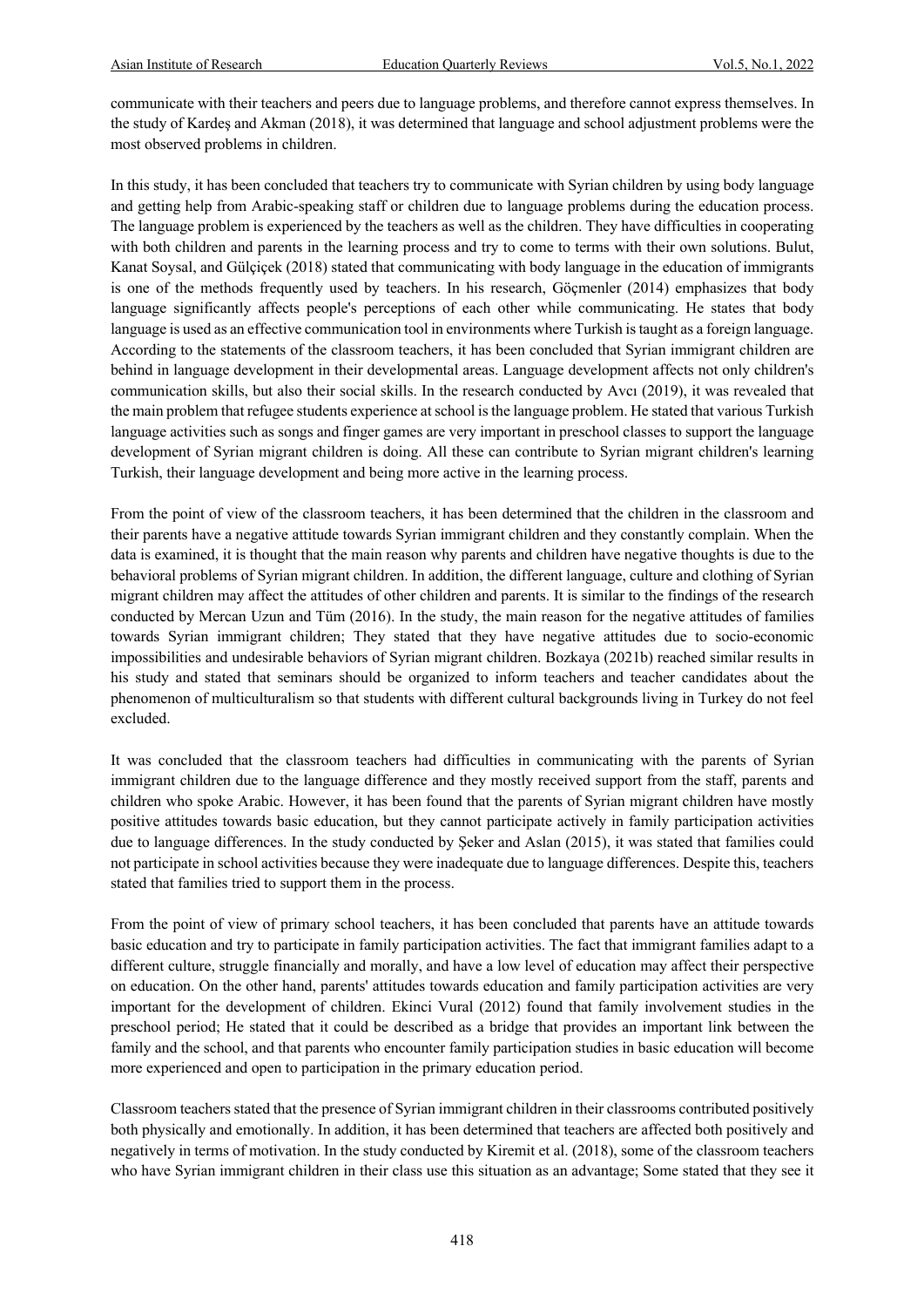as a disadvantage. Teachers, who see this situation as an advantage, think that they have a multicultural education environment by finding the opportunity to get to know a different culture; Teachers who see it as a disadvantage stated that they disrupt the education process of refugee students, reduce the motivation of Turkish students and teachers, and cause negative behavioral changes. Bozkaya (2021c) reached similar results in his study and stated that immigrant children who receive education at a young age are a positive process in shaping their worldview and assimilation of identities given by the state.

Classroom teachers offered solutions to families, children and teachers in the education process of Syrian immigrant children. Language studies and literacy courses can be given to families; that it may be effective to increase language studies and Turkish activities for children, and to assign children who are related to different classes; On the other hand, for teachers, they expressed suggestions that there should be an interpreter in the classrooms and that language training can be given to teachers. It may be beneficial for both parents and children if the school administration implements supportive practices for migrant children and families. In Avcı's (2019) study, it was concluded that training programs should be implemented to solve the problems teachers experience with refugee students. Bozkaya (2021e) reached similar results in his study, the short, medium and long-term effects of immigrant children on the Turkish education system, the place of immigrant students in Turkey's future, education that looks at immigration and immigrants from a wider perspective.

#### **5. Results and Recommendations**

In the study conducted with classroom teachers who have Syrian immigrant children in their classrooms, it was determined that the biggest problem was the language problem. This situation causes classroom teachers to have difficulties in communicating with both children and parents. It has been seen that other children in the class and their parents are prejudiced towards Syrian immigrant children and their attitudes affect the education process and socialization of Syrian immigrant children. In order for Syrian migrant children to benefit from education at a high level and teachers to have high motivation, it is important to have interpreters in schools and to support classroom teachers in terms of motivation by the school administration. In particular, it will be effective in increasing the participation rates of Syrian migrant children in basic education, arranging the classroom environment and ensuring family participation, solving language problems and school adjustment problems. At the same time, solving language and school adaptation problems in the basic education process can be useful in preparing for the next education levels.

In the light of the findings, the following recommendations can be made:

- Classroom teachers can be given in-service training seminars on what kind of practices can be done in the classroom for Syrian migrant children to learn Turkish and on communication.
- Language training can be given to Syrian migrant children and their families.
- It may be beneficial to have an interpreter in the classrooms who can assist the classroom teachers in terms of language.
- Classroom teachers constitute the study group of this research. In future studies, research can be conducted with teachers in secondary schools and high schools.
- This study is a qualitative research. Quantitative studies with a high sample size on the subject can also be conducted.

#### **References**

- Akalin, A.T. (2016). Educational problems of Syrian migrant children coming to Turkey. Master Thesis, Istanbul Aydın University, Istanbul.
- Akıncı, B., Nergiz, A. and Gedik, E. (2015). An evaluation on the adaptation process: Migration and social acceptance. Journal of Migration Studies, (2), 58-83.
- Akşit, G., Bozok, M. and Bozok, N. (2015). Forced migration, problematic encounters: The case of Syrian immigrants in Hisar village, Nevşehir. Journal of Maltepe University Faculty of Arts and Sciences, 1(2), 92- 116.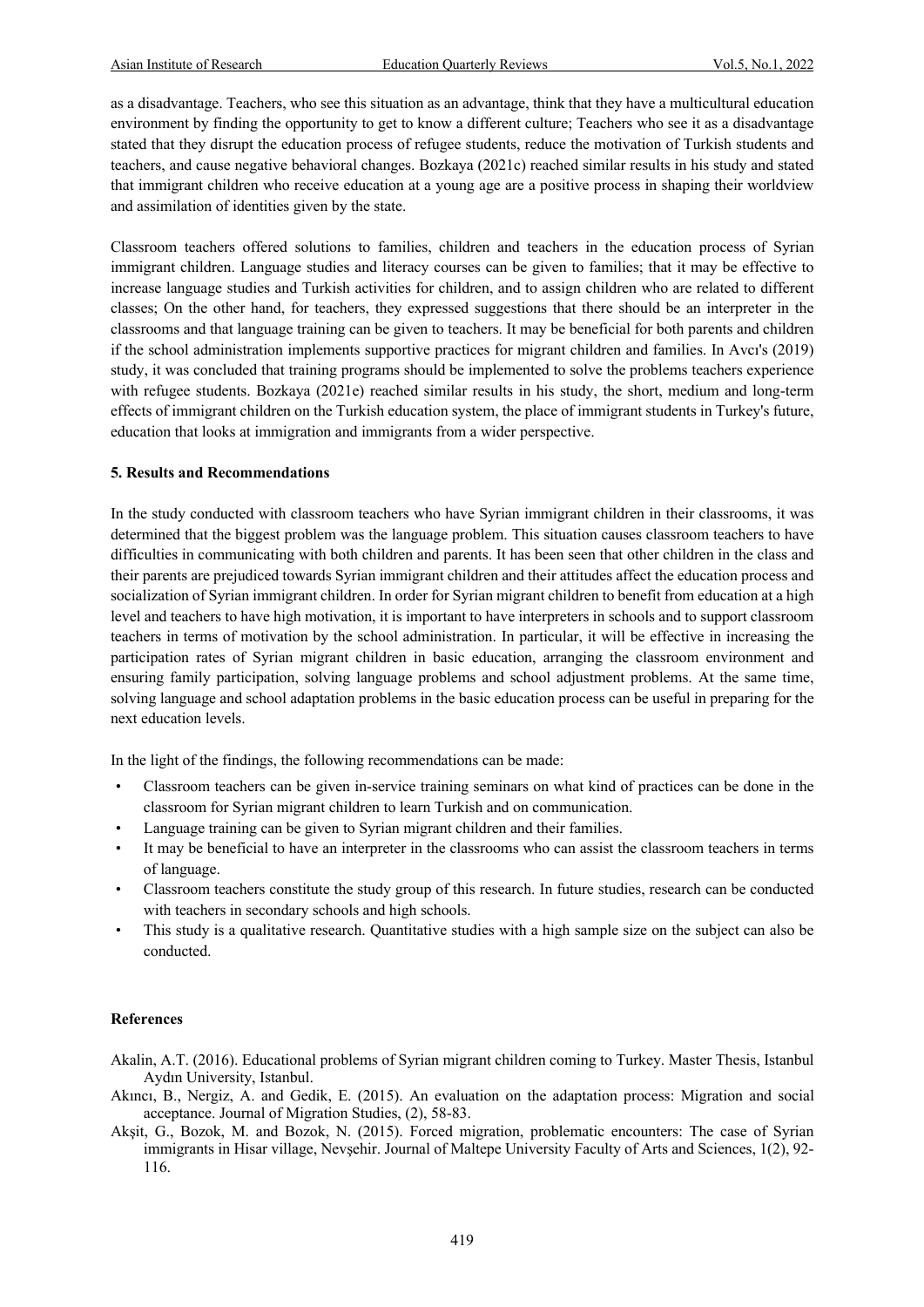- Avcı, F. (2019). Teachers' views on the problems faced by refugee students attending pre-school education institutions in the classroom environment. Language Teaching and Educational Research (LATER), 2(1), 57- 80.
- Aydın, S. and Kurtulmuş, Z. (2018). Examination of pre-school teachers' views on the educational problems of immigrant children. Turkish Journal of Social Research, 22, 23¬250.
- Başar, M., Akan, D. and Çiftçi, M. (2018). Problems encountered in the learning process in classrooms with refugee students. Kastamonu Education Journal, 26 (5), 1571-1578.
- Bennett, C. I. (2007). *Comprehensive Multicultural Education: Theory and Practice* (6th ed.). Boston: Allyn and Bacon.
- Birman, D. (2002). Refugee Mental Health in the classroom: A Guide for the ESL Teacher. Denver, CO: Spring Institute for Intercultural Learning. *file:///C:/Users/pc/Downloads/Birma- n2002ESLteacher.pdf* adresinden 21.06.2020 tarihinde erişilmiştir.
- Bozkaya, H. (2020). Multicultural classroom environment and belonging. Çankırı Karatekin University Journal of Karatekin Faculty of Letters, 8 (2), 245-271. Retrieved from https://dergipark.org.tr/tr/pub/karefad/issue/57785/823536
- Bozkaya, H. (2021a). Addressing current issues in social studies course and social adaptation of immigrant students. Atlas Journal of Social Sciences, 1 (7), 89-101. Retrieved from https://dergipark.org.tr/tr/pub/atlas/issue/63154/926727
- Bozkaya, H. (2021b). The effect of social studies lessons on citizenship perceptions of 7th grade Syrian immigrant students. In*: Education Quarterly Reviews, Vol.4*, No.3, 356-367.
- Bozkaya, H. (2021c). Teachers' views on citizenship subjects within the context of social studies literacy regarding identity formation and acquisition of citizenship awareness of immigrant students" *International Journal of Education and Literacy Studies (IJELS) 9(4). 82-92 DOI: http://dx.doi.org/10.7575/aiac.ijels.v.9n.4p.82*
- Bozkaya, H. (2021d). Citizenship education in social studies curriculum. MEMORY, 3 (1), 92-106. https://dergipark.org.tr/tr/pub/hafizadergisi/issue/64239/935786
- Bozkaya, H. (2021e). Examination of doctoral theses in Turkey on immigration and the education of immigrants: a content analysis study. Journal of National Education, Migrant Education in Turkey and in the World, 1013- 1030 . DOI: 10.37669/national education.
- Bozkaya, H. (2021f). Children's rights and education of migrant children. Ankara: Sonçağ Academy
- Bulut, S., Kanat Soysal, Ö. and Gülçiçek, D. (2018). Being a Turkish teacher of Syrian students: Problems encountered in the education of Syrian students. International Journal of Turkish Literature, Culture and Education, 7(2), 1210-1238.
- Coskun, I. and Emin, M. N. (2016). Educational Roadmap of Syrians in Turkey. Opportunities and Challenges. SETA Foundation for Political, Economic and Social Studies: Istanbul. http://file. Retrieved on 21.06.2020 from setav.org/Files/Pdf/20160906135243\_turkiyedekisuriyelilerinegitimindeyol-haritasi-pdf.
- Ekinci Vural, D. (2012). Examination of the effect of pre-school education on primary education in terms of family participation and various variables. PhD thesis, Dokuz Eylul University Institute of Educational Sciences, Izmir.
- Emin, M. N. (2016). Education of Syrian Children in Turkey: Basic Education Policies. Accessed from SETA, 153, www.setav.org.tr on 21.06.2020.
- Erdogan, M. M. (2015). Syrians in Turkey: Social Acceptance and Cohesion. Istanbul Bilgi University.
- Gall, M. D., Borg, W. R. ve Gall, J. P. (1996). *Educational Research an İntroduction* (6. Edition). USA: Longman.
- Directorate of Migration Management (2019). Temporary protection. T.R. Ministry of Interior General Directorate of Migration Management Website: Retrieved from http://www.goc.gov.tr/icerik3/gecicikoruma\_363\_378\_4713 on 06.05.2020.
- Immigrants, H. (2014). The importance of body language in terms of teaching Turkish to foreigners. Hacettepe University Journal of Turkish as a Foreign Language Studies. 1.63-74.
- Kardes, S. and Akman, B. (2018). Teachers' views on the education of Syrian refugees. Elementary Education Online, 17(3), 1224-1237.
- Kiremit, R.F., Akpinar, U. and Tüfekçi Akcan, A. (2018). Teachers' views on school adjustment of Syrian students. Kastamonu Journal of Education, 26(6), 2139-2149.
- MEB (2017). *Sınfında Yabancı Uyruklu Öğrenci Bulunan Öğretmenler İçin El Kitabı.* Ankara: MEB.
- MEB (2017). Handbook for Teachers with Foreign Students in Their Classes. Ankara: MEB.
- Mercan Uzun, E. and Whole, E. (2016). Teachers' views on the problems faced by Syrian refugee children in preschool education institutions. International Journal of Early Childhood Education Studies, 1(1), 72-83.
- Merriam, S. B. (2015). Qualitative research: A Guide to Design and Practice. (S.Turan, Trans.). Ankara: Nobel.
- Mosselson, J. (2006). Roots and routes: A re-imagining of refugee identity constructions and the implications for schooling. *Current Issues in Comparative Education,* 9 (1), 20-29.
- Saglam, H. I. and İlksen Kanbur, N. (2017). Examination of primary school teachers' attitudes towards refugee students in terms of various variables. Sakarya University Journal of Education, 7(2), 310-323.
- Şeker, B. D. ve Aslan, Z. (2015). Refugee children in the educational process: An social psychological assessment.